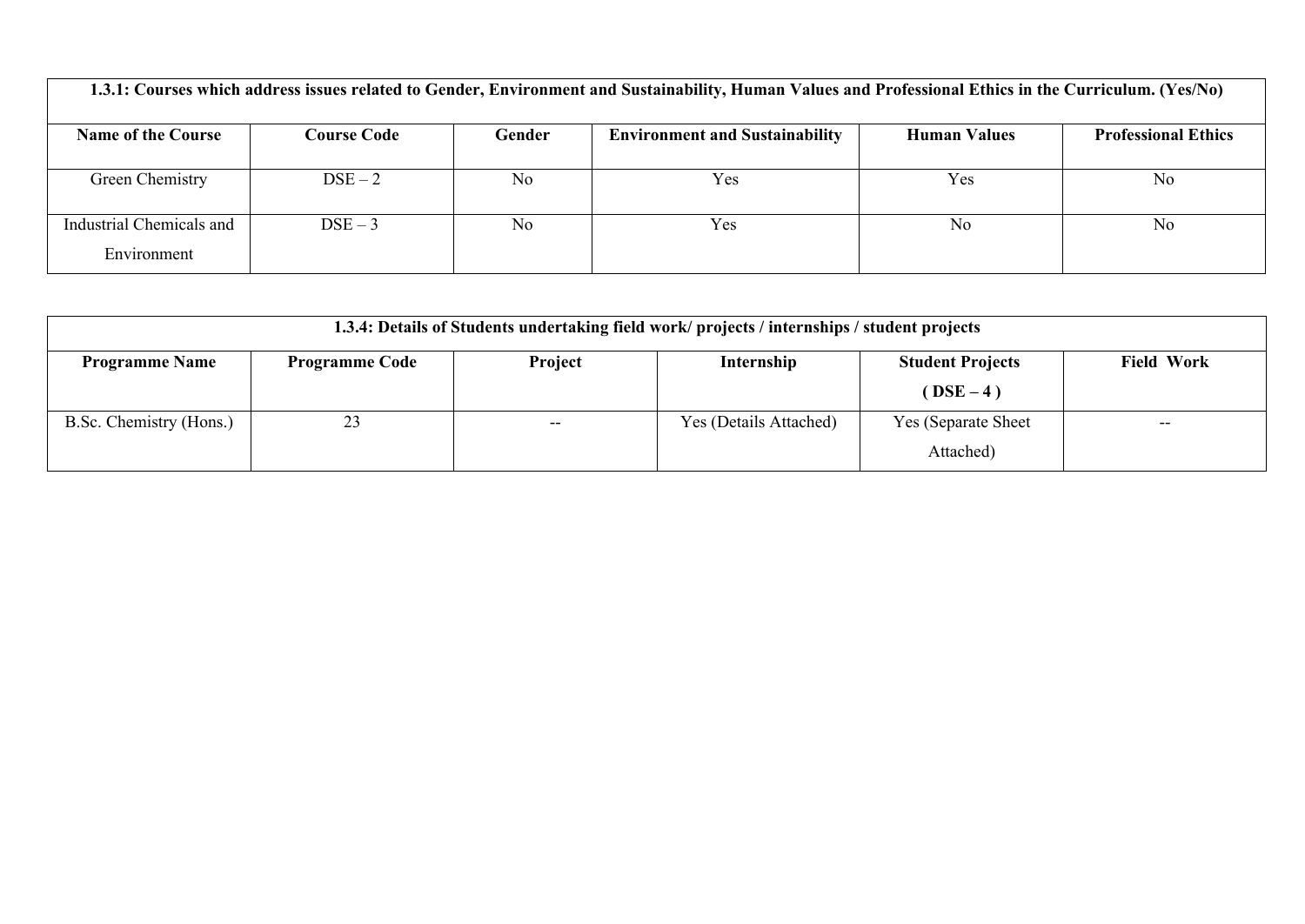| <b>Names of full-time</b> | <b>PAN</b> | <b>Designation</b>     | <b>Year of</b> | <b>Nature of Appointment</b> | <b>Total years of</b> | Is the teacher still serving in the    |
|---------------------------|------------|------------------------|----------------|------------------------------|-----------------------|----------------------------------------|
| teachers                  |            |                        | Appointment    | (against Sanctioned post/    | experience in the     | institution? / If not, when did he/she |
|                           |            |                        |                | <b>Temporary/Permanent)</b>  | same institution      | leave the institution?                 |
| Dr. Sanjukta Patnaik      |            | Associate Prof.        | 1987           | Permanent                    | 5 years 5 months      | Yes, still serving                     |
| Dr. Renuka Sahu           |            | Associate Prof.        | 1990           | Permanent                    | 3 years 9 months      | Yes, still serving                     |
| Dr. Jayanti Panda         |            | Associate Prof.        | 1990           | Permanent                    |                       | Yes, still serving                     |
| Smt. Jyotsnarani          |            | <b>Assistant Prof.</b> | 1999           | Permanent                    | 3 years 8 month       | Yes, still serving                     |
| Panda                     |            |                        |                |                              |                       |                                        |

**2.4.2 Details of full-time teachers with PhD. /D.M. M.Ch. /D.N.B. Super Specialty/ DSc. / D.Litt during the year 2020-21**

**3.2.3 Details of teachers recognized as research guides**

**3.4.2 Details of PhD students registered per teacher (as per the data given w.r.t. recognized PhD guides/ supervisors provided at 3.2.3 metric) during the year 2020-21**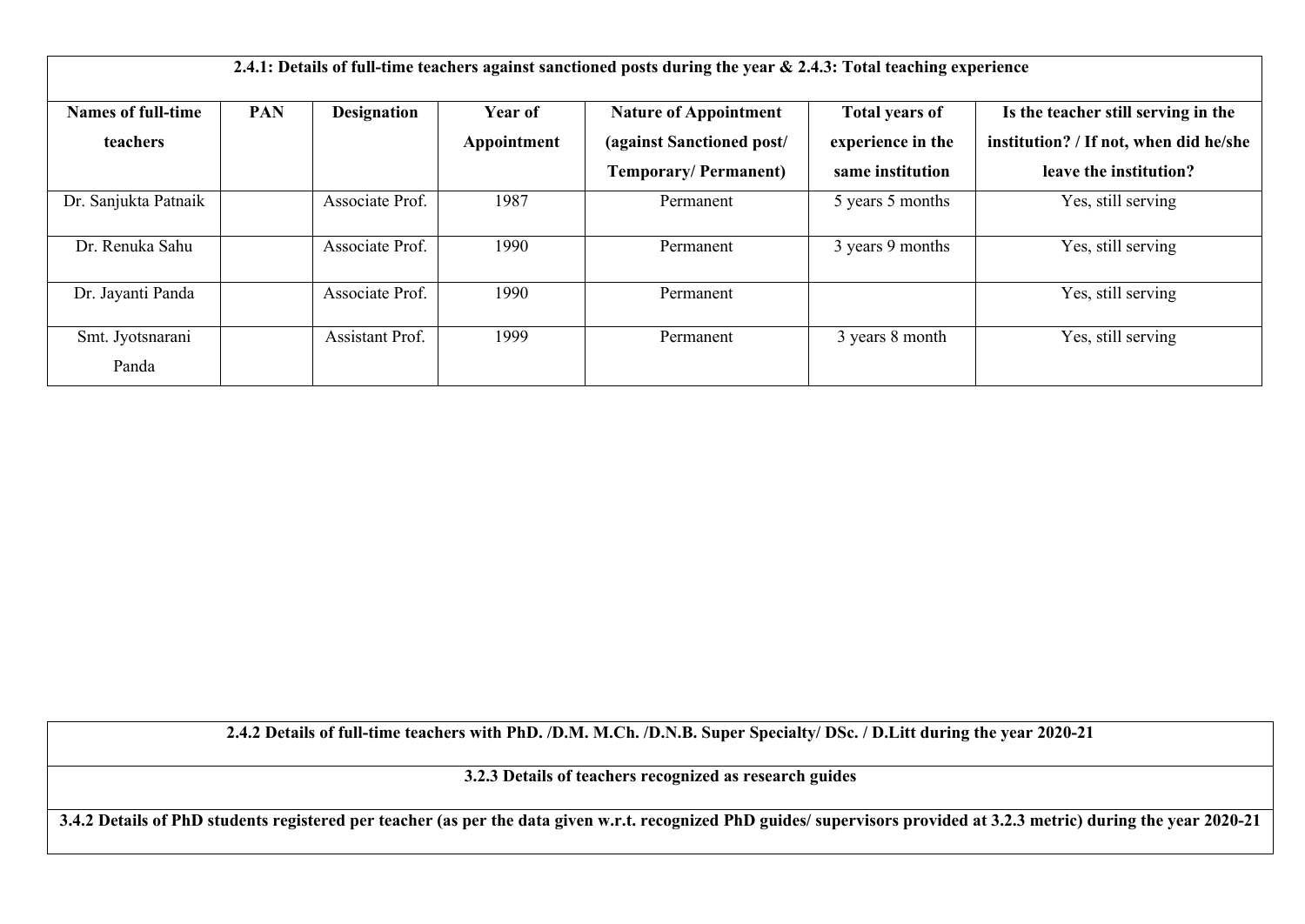| 3<br>5<br>7<br>$\overline{2}$<br>$\overline{\mathbf{4}}$<br>6                                                                      | 8                          |
|------------------------------------------------------------------------------------------------------------------------------------|----------------------------|
| Qualification<br>Is the teacher still<br><b>Details of full-time</b><br>Whether<br>Year of<br>Name of the<br><b>Month and Year</b> | <b>PhD Scholar's</b>       |
| (PhD /D.M. M.Ch.<br>serving the<br>teachers with<br>recognized as a<br>recognition as a<br>scholar<br>of registration of           | <b>Title of the Thesis</b> |
| PhD. /D.M. M.Ch.<br>/D.N.B. Super<br>research guide for<br>institution? If not,<br><b>Research Guide</b><br>the scholar            |                            |
| Specialty/DSc./<br>/D.N.B. Super<br>PhD?<br>when did he/she                                                                        |                            |
| Specialty/DSc./<br>D.Litt) and Year<br>leave the                                                                                   |                            |
| <b>D.Litt during the</b><br>of obtaining<br>institution?                                                                           |                            |
| year 2020-21                                                                                                                       |                            |
| N.A.<br>Dr. Sanjukta<br>PhD<br>Yes, still serving<br>N.A<br>N <sub>o</sub><br>N.A.                                                 | N.A                        |
| Patnaik                                                                                                                            |                            |
| Yes, still serving<br>N <sub>o</sub><br>N.A<br>N.A<br>N.A<br>Dr. Renuka Sahu<br>PhD                                                | N.A                        |
|                                                                                                                                    |                            |
| Dr. Jayanti Panda<br>N.A<br>N.A<br>N.A<br>PhD<br>N <sub>o</sub><br>Yes, still serving                                              | N.A                        |

| 3.6.2. Details of awards and recognition received by the institution, its teachers and students for extension activities from Government/ Government-recognized |                                        |                                   |                                |  |  |  |
|-----------------------------------------------------------------------------------------------------------------------------------------------------------------|----------------------------------------|-----------------------------------|--------------------------------|--|--|--|
| bodies during the year                                                                                                                                          |                                        |                                   |                                |  |  |  |
|                                                                                                                                                                 |                                        |                                   |                                |  |  |  |
| Name of the institution/Teacher/                                                                                                                                | Name of the Award/ Recognition         | Name of the Awarding Body/ Agency | <b>Month and Year of Award</b> |  |  |  |
| Student $(\checkmark)$                                                                                                                                          |                                        | (Government/Government-recognized |                                |  |  |  |
|                                                                                                                                                                 |                                        | agencies/bodies)                  |                                |  |  |  |
| Tompala Narayana (Roll: 71823054)                                                                                                                               | Acted as Covid Supervisor at Kharagpur | Government                        | 2020                           |  |  |  |
|                                                                                                                                                                 | Railway Station                        |                                   |                                |  |  |  |